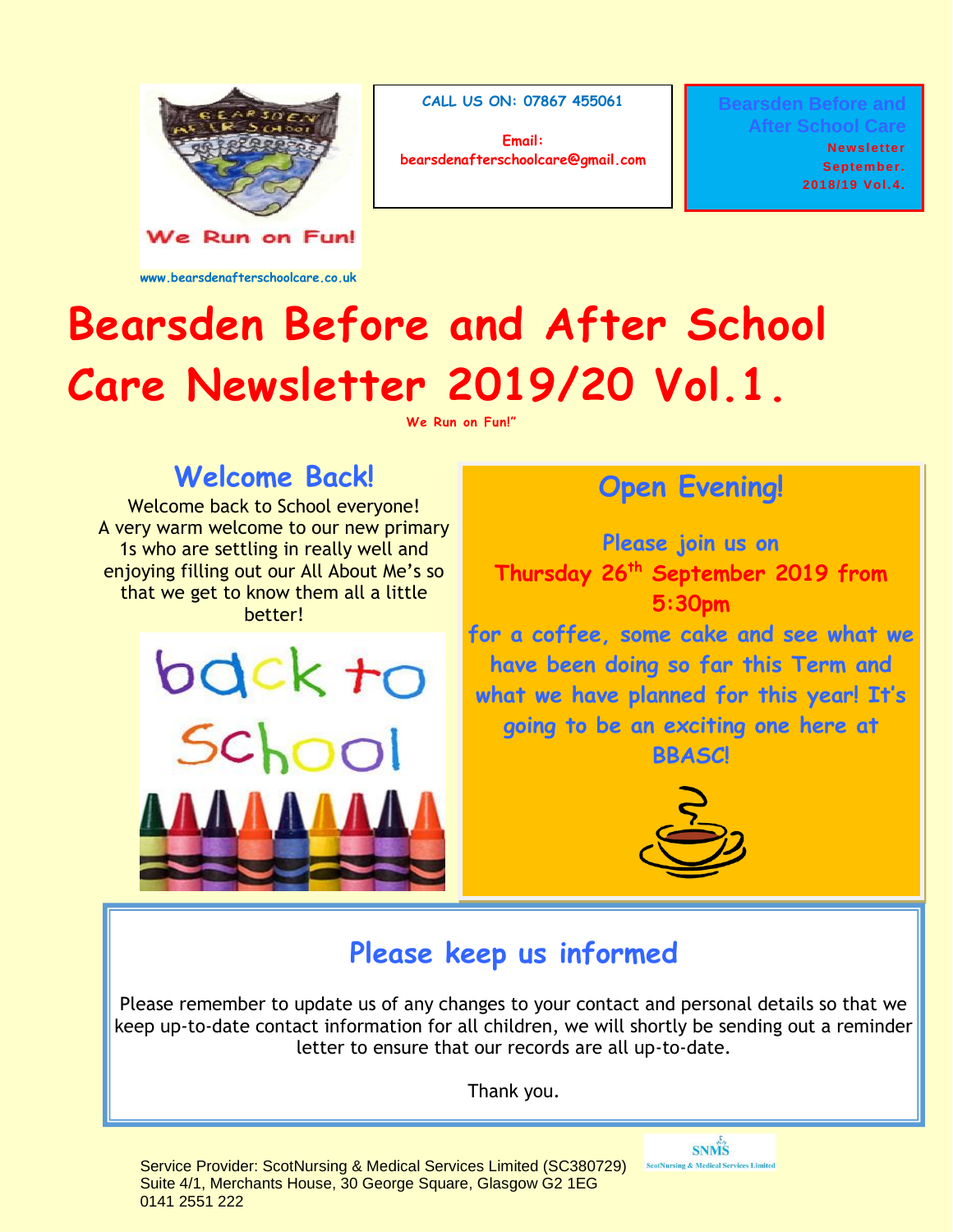#### **Staffing update**

Current Staff: -

Alison Menzies, Manager Liz Donaldson, Supervisor Catherine Rea, Playworker Olivia Gow, Playworker Hamish Duda, Playworker (p/t)

Gemma Grant, Playworker (p/t) – Gemma is off to College to study Social Care and we wish her all the very best! You may see her back from time to time when her studies allow!!

## **Staff Vacancies**

We are looking to recruit 2 new Playworkers.

Details can be found on the website or if you, or anyone you know might be interested, please speak with Alison or Liz at the play-setting or email us in confidence at [bearsdenafterschoolcare@gmail.com](mailto:bearsdenafterschoolcare@gmail.com)









of the many ways in which we do that is presenting Awards for good, helpful and kind behaviour. Here at BBASC we do all that we can to promote a positive and happy environment for the Children. One

Children are awarded Stickers for helping, being kind, best walker, best helper, being tidy, looking after resources.

At the end of each Month we present some children with Certificates for being the best in each category and recording our star achievements! Look out for pictures on the website!<br>hearedpreftsrashed as uk **[www.bearsdenafterschool.co.uk](http://www.bearsdenafterschool.co.uk/)**

Archie McGrouther - Good Manners Eilidh Thomas – Best Primary 1 Helper Ryan Joglekar – Best Primary 1 Helper

We wish to issue a certificates to all our new Primary 1 children for good walking, good listening and good snack preparation. Well done

**SNMS ScotNursing & Medical Services Limited**